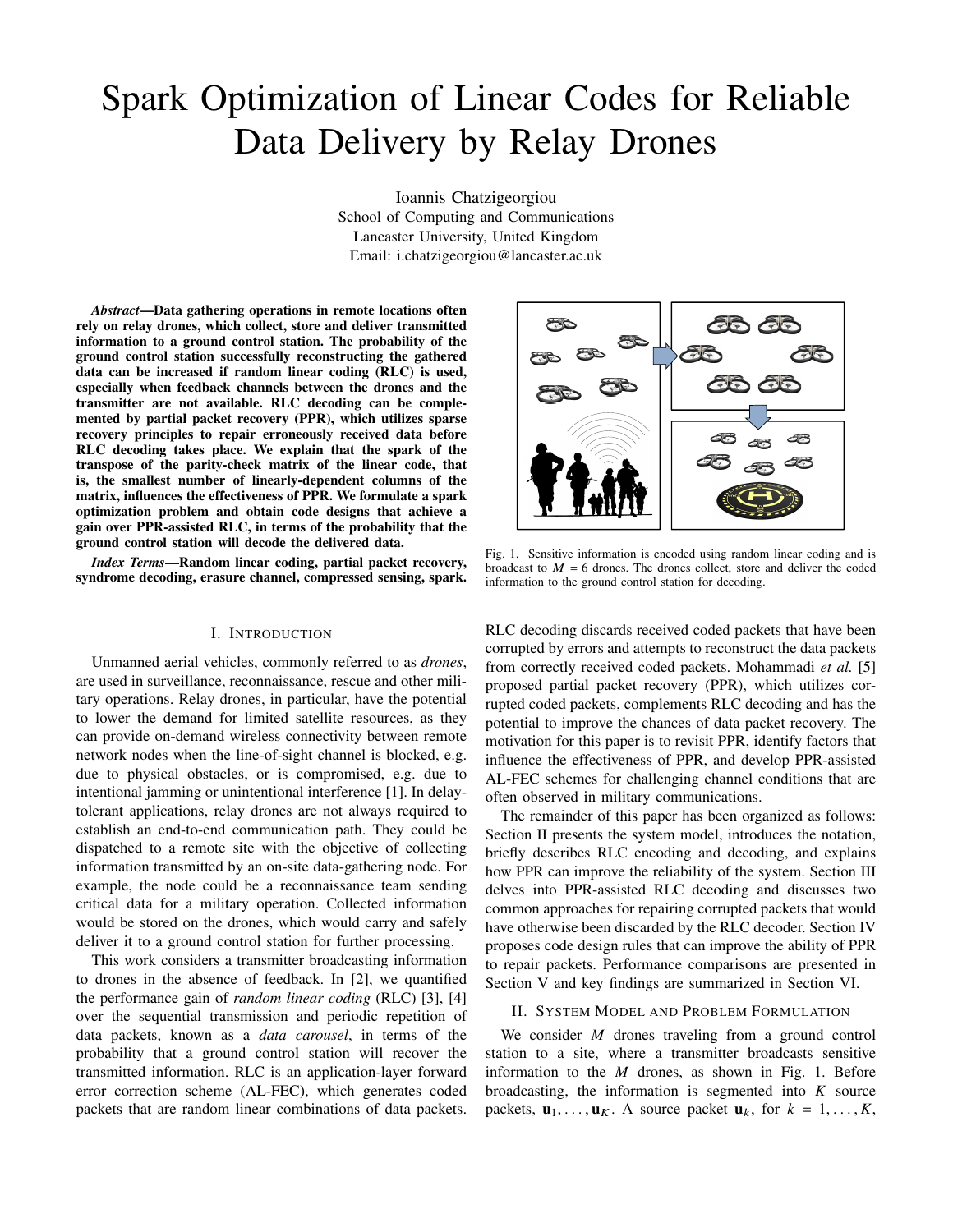is modeled as a sequence of  $L$  symbols from a finite field of size q, that is,  $\mathbf{u}_k \in \mathbb{F}_q^L$ , where q is a prime power. The K source packets are encoded into  $N \geq K$  coded packets using RLC [4]. At time step  $n$ , the transmitter generates coded packet  $\mathbf{x}_n \in \mathbb{F}_q^L$ , which is a random linear combination of the K source packets. The coded packet  $x_n$  can thus be expressed as:

$$
\mathbf{x}_n = \sum_{k=1}^K g_{n,k} \, \mathbf{u}_k, \text{ for } n = 1, \dots, N, \tag{1}
$$

where each coefficient  $g_{n,k}$  is chosen uniformly at random from  $\mathbb{F}_q$ . Using matrix notation, expression (1) can be rewritten as:

$$
\mathbf{X} = \mathbf{G} \, \mathbf{U},\tag{2}
$$

where the matrices  $\mathbf{X} \in \mathbb{F}_q^{N \times L}$ ,  $\mathbf{G} \in \mathbb{F}_q^{N \times K}$  and  $\mathbf{U} \in \mathbb{F}_q^{K \times L}$  have been obtained as follows:

$$
\mathbf{X} = \begin{bmatrix} \mathbf{x}_1 \\ \vdots \\ \mathbf{x}_N \end{bmatrix}, \mathbf{G} = \begin{bmatrix} g_{1,1} & \cdots & g_{1,K} \\ \vdots & \ddots & \vdots \\ g_{N,1} & \cdots & g_{N,K} \end{bmatrix} \text{ and } \mathbf{U} = \begin{bmatrix} \mathbf{u}_1 \\ \vdots \\ \mathbf{u}_K \end{bmatrix}. \tag{3}
$$

 Matrix **G** is referred to as the *generator matrix*. In practice, as explained in [5], a seed is used to initialise the pseudo-random number generator that outputs the values of the elements in **G**. Given that the value of the seed can be conveyed in the packet headers, we assume that both the transmitter and the ground control station have knowledge of **G**.

A Cyclic Redundancy Check (CRC) is calculated and appended to each coded packet. The  $N$  coded packets are sent to the  $M$  drones over broadcast erasure channels. The link between the transmitter and drone  $D_m$ , for  $m = 1, \ldots, M$ , is characterized by packet erasure probability  $\varepsilon_m$ . Each link encompasses the wireless channel but also the physical layer of the transmitter and the receiving drone. The packet erasure probability  $\varepsilon_m$  captures the channel conditions as well as the modulation and coding scheme (MCS) employed by the transmitter and drone  $D_m$ . It can often be expressed in analytic form as a function of the channel parameters and a Signal-to-Noise Ratio (SNR) threshold that is specific to the adopted MCS. For instance, if the Nakagami fading model accurately describes the channel between the transmitter and drone  $D_m$ , as in [6], the value of  $\varepsilon_m$  can be computed using [7, eq. (12)].

We assume that feedback channels between the drones and the transmitter are not available. This could be the case when the communication protocol does not support feedback loops, or when the feedback links of the power-constrained drones are rendered unreliable by intentional jamming.

When transmission has been completed, the drones do not attempt to reconstruct the source information but return to the ground control station in order to deliver the collected coded packets. Received copies of coded packet  $x_n$  may be available on one or more drones. The copy that will be stored on the ground control station, denoted by  $y_n$ , should be free of errors and, hence, satisfy the CRC; in this case  $y_n = x_n$ . Otherwise, if none of the drones carry a copy of  $x_n$  that satisfies the CRC, one of the erroneous copies will be randomly chosen and deposited on the ground control station; when the stored packet has been corrupted by errors, we can write  $y_n = x_n + e_n$ . In the latter case, the row vector  $\mathbf{e}_n \in \mathbb{F}_q^L$  contains non-zero elements in the positions where errors have occurred and zero elements in the remaining positions.

Let *R* be the ordered set of indices *n* for which  $y_n = x_n$ and  $e_n = 0$ , where  $R \subseteq \{1, ..., N\}$  and  $|R| = N_R \le N$ . The received coded packets  $y_1, \ldots, y_N$  form the rows of the  $N \times L$ matrix **Y**, while the row vectors  $e_1, \ldots, e_N$  compose the  $N \times L$ error matrix  $\mathbf{E}$ . The correctly received coded packets  $\mathbf{y}_i$ , for all  $i \in R$ , make the rows of the  $N_R \times L$  matrix  $Y_R$ . On the other hand, the erroneously received coded packets  $y_j$  have indices in the set  $\overline{R} = \{1, ..., N\} \backslash R$  and make the rows of the  $(N - N_R) \times L$  matrix  $\mathbf{Y}_{\overline{R}}$ . In a similar manner, the sets R and  $\overline{R}$  can be used to obtain  $X_R$ ,  $X_{\overline{R}}$ ,  $G_R$ ,  $G_{\overline{R}}$  and  $E_{\overline{R}}$ . The relationships between these matrices are summarized below:

$$
\mathbf{Y} = \mathbf{X} + \mathbf{E} \Leftrightarrow \begin{cases} \mathbf{Y}_R = \mathbf{X}_R = \mathbf{G}_R \mathbf{U}, \\ \mathbf{Y}_{\overline{R}} = \mathbf{X}_{\overline{R}} + \mathbf{E}_{\overline{R}}. \end{cases} (4)
$$

RLC decoders utilize the  $N_R$  correctly received coded packets, represented by  $Y_R$ . The  $N - N_R$  erroneous coded packets are assumed to be 'erased' by the channel and  $Y_{\overline{R}}$  is discarded. When  $N_R \geq K$ , the RLC decoder will check if K of the  $N_R$  rows of  $G_R$  are linearly independent or, equivalently, if the rank of  $G_R$  is K. If rank $(G_R) = K$ , then  $Y_R = G_R U$  can be seen as a linear system of  $N_R \ge K$  equations, which can be reduced to a system of  $K$  linearly independent equations with K unknowns (i.e., source packets). This  $K \times K$  system can be solved, e.g., using Gaussian elimination, and return a unique solution for **U**. Otherwise, if  $\text{rank}(\mathbf{G}_R) < K$ , the linear system is underdetermined, i.e., it has fewer linearly independent equations than unknowns, therefore a unique solution cannot be obtained.

As Mohammadi *et al.* demonstrated in [5], the  $N - N_R$ partially corrupted coded packets often contain large errorfree segments, even in challenging channel conditions. Partial packet recovery (PPR) methods exploit the sparse distribution of errors and the fact that the generator matrix **G** is known at the ground control station, and attempt to repair received coded packets that contain errors. Those rows of  $Y_{\overline{R}}$  that correspond to repaired coded packets are updated and moved to  $Y_R$  in an effort to increase the chances of the RLC decoder recovering the  $K$  source packets. We adapt the PPR process presented in [5] to the system model under consideration and describe it in more detail in the following section.

### III. PPR-ASSISTED RLC DECODING

The authors in [5] employed *systematic* RLC, according to which the first  $K$  of the  $N$  packets that are pushed down to the physical layer of the transmitter are identical to the  $K$  source packets, and only the remaining  $N - K$  packets are random linear combinations of the source packets. As a result, the generator matrix **G** can be expressed in standard form:

$$
\mathbf{G} = \left[ \begin{array}{c} \mathbf{I}_K \\ \mathbf{P} \end{array} \right],\tag{5}
$$

where  $I_K$  is the  $K \times K$  identity matrix and **P** is a  $(N - K) \times K$ randomly generated matrix with elements from  $\mathbb{F}_q$ .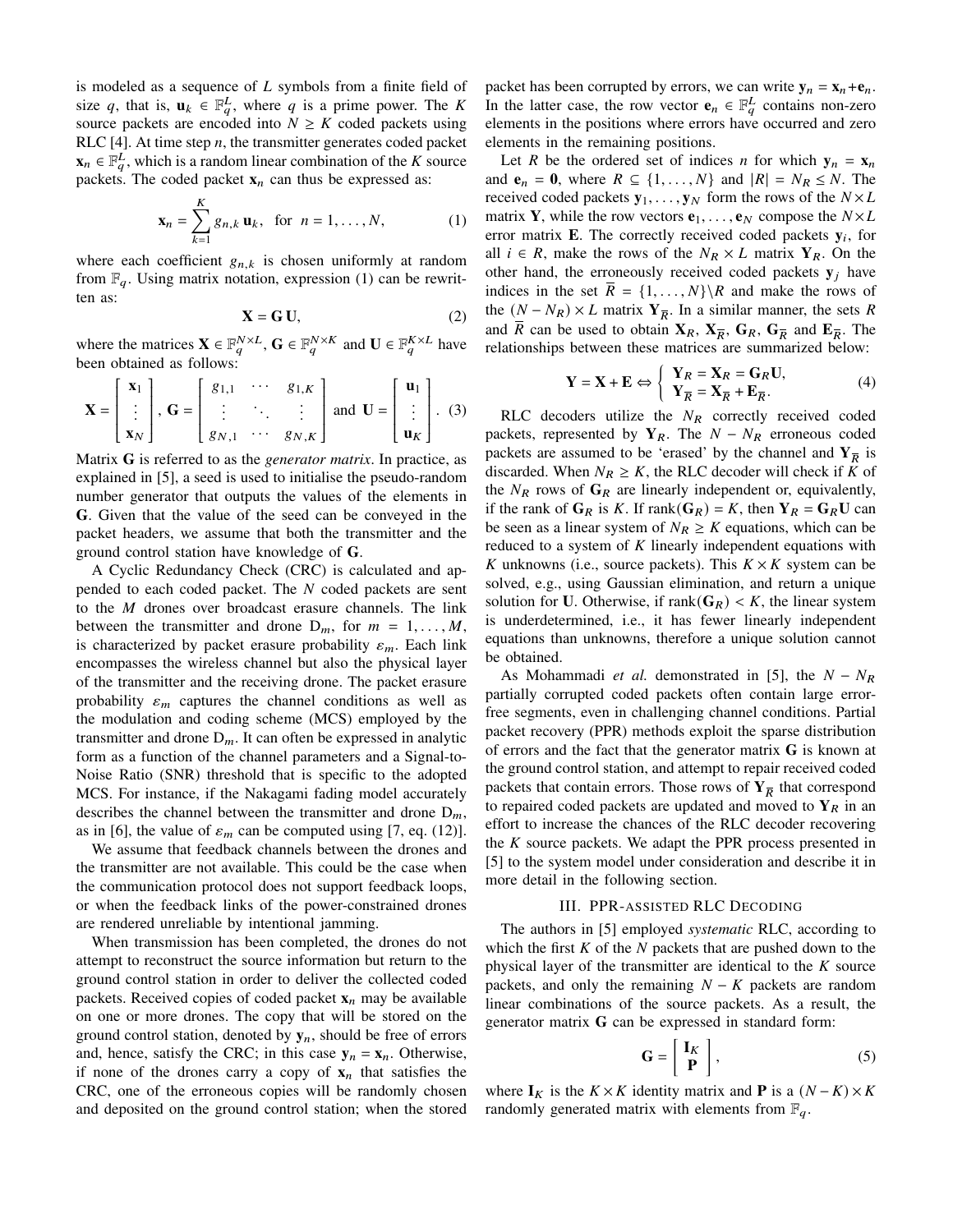Knowledge of the  $N \times K$  generator matrix **G** enables the ground control station to derive the  $N \times (N - K)$  parity-check matrix **H**, as follows:

$$
\mathbf{H} = \left[ \begin{array}{c} -\mathbf{P} \mid \mathbf{I}_{N-K} \end{array} \right]^{\top},\tag{6}
$$

so that:

$$
\mathbf{H}^{\top} \mathbf{G} = \mathbf{0}.\tag{7}
$$

Matrix negation in (6) is performed in  $\mathbb{F}_q$ , e.g.,  $-\mathbf{P} = \mathbf{P}$  in  $\mathbb{F}_2$ . Multiplication of  $H^{\top}$  by the received matrix Y produces the  $(N - K) \times L$  syndrome matrix **S**, i.e.,  $S = H<sup>T</sup>Y$ . Using (7), we find that the relationship between the syndrome matrix **S** and the error matrix **E** is:

$$
S = HTY
$$
  
= H<sup>T</sup>(GU + E)  
= H<sup>T</sup>E. (8)

We mentioned in Section II that the set  $R$  contains the  $N_R$ indices of the correctly received packets, which correspond to all-zero rows in matrix **E**. All-zero rows in **E** do not contribute to the generation of **S**. Therefore, the  $N_R$  all-zero rows of **E** with indices in R can be removed in order to reduce the  $N \times L$ matrix **E** to the  $(N - N_R) \times L$  matrix  $\mathbf{E}_{\overline{R}}$ . In a similar manner, **H** reduces to  $\mathbf{H}_{\overline{R}}$  and expression (8) assumes the form:

$$
\mathbf{S} = \left(\mathbf{H}_{\overline{R}}\right)^{\top} \mathbf{E}_{\overline{R}}.
$$
 (9)

If we denote by  $[S]_{*,j}$  and  $[E_{\overline{R}}]_{*,j}$  the *j*-th column of matrices **S** and  $\mathbf{E}_{\overline{R}}$ , respectively, we can rewrite (9) as:

$$
[\mathbf{S}]_{*,j} = (\mathbf{H}_{\overline{R}})^{\top} [\mathbf{E}_{\overline{R}}]_{*,j} \quad \text{for} \quad j = 1, \dots, L. \tag{10}
$$

Expression (10) represents  $L$  independent systems of  $N - K$ linear equations with  $N - N_R$  unknowns per equation.

The ground control station uses the  $N$  stored coded packets to construct matrices  $Y_R$  and  $Y_{\overline{R}}$ , as shown in (4). If matrix  $G_R$  has rank  $K$ , the  $K$  source packets can be obtained from **Y**, as explained in Section II. Otherwise, the ground control station computes **S** and  $H_{\overline{R}}$ , and attempts to estimate all columns of  $\mathbf{E}_{\overline{R}}$  so that equation (10) is satisfied. If  $N_R < K$ , the system of linear equations in (10) is underdetermined. If we take into account that partially corrupted packets often contain large error-free segments, we can infer that  $\mathbf{E}_{\overline{R}}$  is a *sparse* matrix, that is,  $E_{\overline{R}}$  contains more zero elements than non-zero elements. Based on this observation, the solution to (10) can be formulated as an  $\mathcal{C}_0$  minimization' problem:

$$
\left[\hat{\mathbf{E}}_{\overline{R}}\right]_{*,j} = \arg\min_{\mathbf{w}^{\top}} \|\mathbf{w}\|_{0}
$$
  
subject to 
$$
\left(\mathbf{H}_{\overline{R}}\right)^{\top} \mathbf{w}^{\top} = \left[\mathbf{S}\right]_{*,j}
$$
 (11)

where  $\mathbf{w} \in \mathbb{F}_q^{N-N_R}$  is a row vector that should satisfy the constraint in (11) and have the minimum possible number of non-zero elements. To count the non-zero elements in  $w$ , the  $\ell_0$ norm is used, which is defined as  $\|\mathbf{w}\|_0 = |w_1|^0 + ... + |w_{N-N_R}|^0$ assuming that  $0^0 = 0$  [8].

In [5], the authors propose two approaches for the evaluation of  $\mathbf{\hat{E}}_{\overline{R}}$ . The first approach, which is inspired by the compressed sensing (CS) literature, replaces the non-convex  $\ell_0$  norm with the convex  $\ell_1$  norm, solves the optimization problem over the set of real numbers, and rounds off the derived values to the nearest elements of  $\mathbb{F}_q$ . The second approach, referred to as *syndrome decoding*, considers (11) and initiates an exhaustive search for a candidate solution; the sparsity of the row vector **w** is gradually reduced, i.e., the number of non-zero elements in **w** increases, and the search concludes when the sparsest vector **w** that satisfies the constraint in (11) has been identified.

When candidate solutions for the L columns of  $\hat{\mathbf{E}}_{\overline{R}}$  have been obtained and  $\hat{\mathbf{E}}_{\overline{R}}$  has been constructed, an estimate of  $\mathbf{X}_{\overline{R}}$ , denoted by  $\hat{\mathbf{X}}_{\overline{R}}$ , can be derived using (4):

$$
\hat{\mathbf{X}}_{\overline{R}} = \mathbf{Y}_{\overline{R}} - \hat{\mathbf{E}}_{\overline{R}}.\tag{12}
$$

To determine which of the estimated rows of  $\hat{\mathbf{X}}_{\overline{R}}$  correspond to successfully repaired packets, CRC verification for each row is carried out. Let  $\nu$  denote the number of rows in  $\hat{\mathbf{X}}_{\overline{R}}$ that passed CRC verification. The indices of the  $\nu$  repaired packets are removed from set  $R$  and added to set  $R$ , and the corresponding rows of  $\hat{\mathbf{X}}_{\overline{R}}$  are moved to  $\mathbf{Y}_R$ . The cardinalities of sets R and R change to  $N - N_R - \nu$  and  $N_R + \nu$ , respectively, while the dimensions of  $\hat{\mathbf{X}}_{\overline{R}}$  and  $\mathbf{Y}_R$  change to  $(N - N_R - \nu) \times L$ and  $(N_R + v) \times L$ , respectively. The indices of the v repaired packets are also used to identify the rows of the generator matrix **G** that should be appended to  $\mathbf{G}_R$ . If the v repaired packets increase the rank of the enlarged  $(N_R + v) \times K$  matrix  $G_R$  to K, PPR will have been successful in assisting the RLC decoder to recover the  $K$  source packets.

The authors in [5] consider operations in  $\mathbb{F}_2$  and compare the CS-based approach with syndrome decoding in terms of decoding probability and computational complexity. Results demonstrate that when the number of transmitted packets is fixed, the CS-based approach can recover the  $K$  source packets with a slightly higher probability than syndrome decoding for a broad range of channel conditions but at a significantly higher computational cost. Given that the timely recovery of sensitive data is of essence in the scenario considered in this paper, we use syndrome decoding in Section V. Nevertheless, the code design rules that we propose in the following section can improve the ability of PPR to repair corrupted packets, irrespective of the decoding approach.

# IV. CODE DESIGNS WITH OPTIMIZED SPARK

The structure of the generator matrix **G**, shown in (5), ensures that rank( $G$ ) = K. If G did not have full rank, RLC decoding would have failed to recover the  $K$  source packets, even in perfect channel conditions. Whereas the rank of **G** is important in RLC decoding, the *spark* of  $H^{\top}$  plays a key role in PPR, as will become clear in this section.

The term 'spark' of a matrix was first coined by Donoho and Elad in [9] and is defined as follows:

Definition 1 ([10], p.23). *The spark of a matrix* **A** *is the smallest number of columns from* **A** *that are linearly dependent. Using mathematical notation, we can write*

$$
spark(\mathbf{A}) := \min\{\|\mathbf{z}\|_0\} \text{ subject to } \mathbf{A}\mathbf{z}^{\top} = \mathbf{0} \text{ for } \mathbf{z} \neq \mathbf{0}.
$$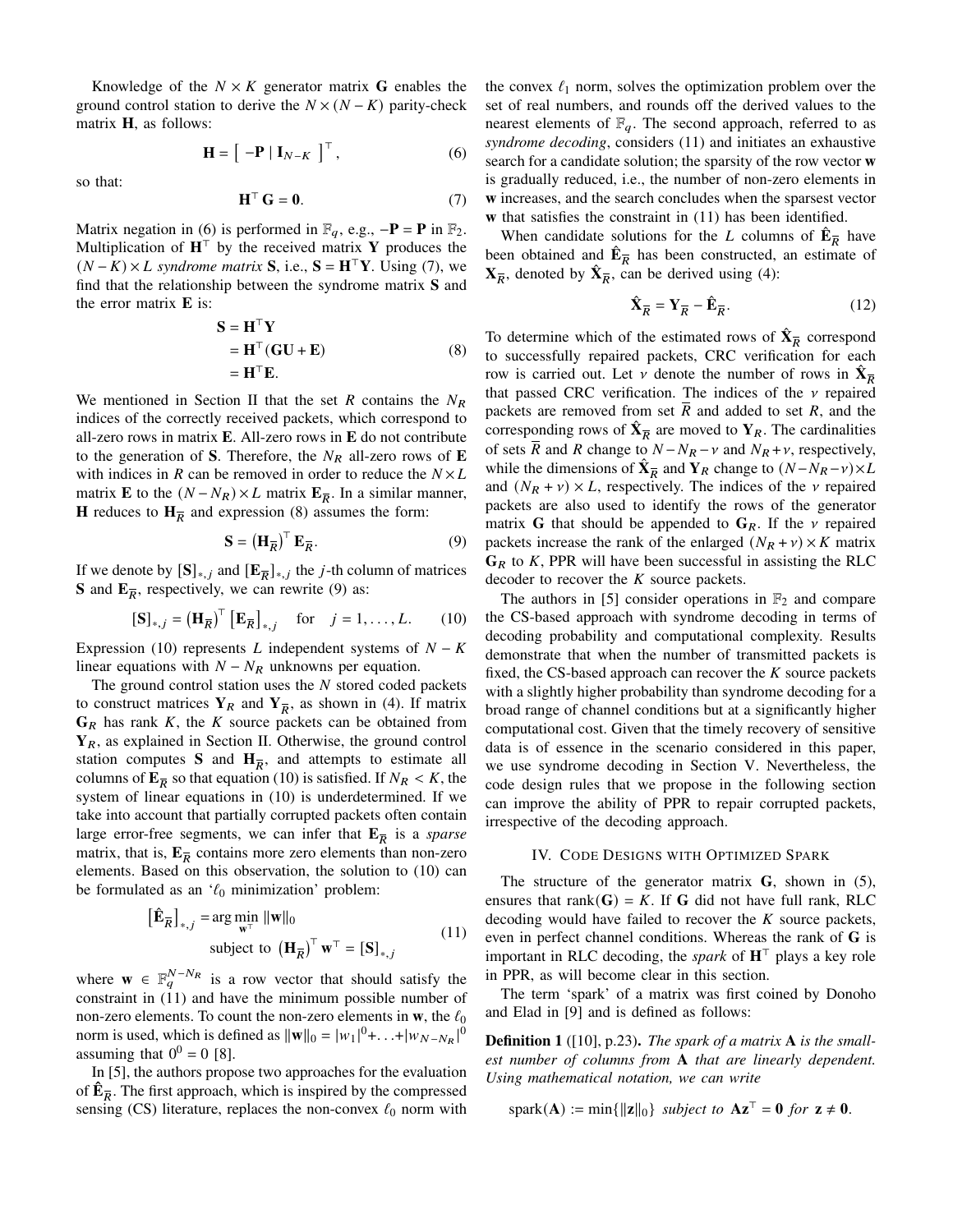For example, if matrix  $\mathbf{A} \in \mathbb{F}_2^{4 \times 4}$  assumes the form

$$
\mathbf{A} = \begin{bmatrix} 1 & 1 & 1 & 0 \\ 1 & 0 & 1 & 1 \\ 0 & 0 & 1 & 0 \\ 0 & 0 & 0 & 0 \end{bmatrix},
$$

 the smallest set of linearly dependent columns from **A** consists of the 1st, 2nd and 4th columns of **A**. Modulo-2 addition of these three columns gives **0**, which proves that they are linearly dependent, therefore spark $(A) = 3$ . Equivalently,  $z = [1 1 0 1]$ is the row vector with the fewest nonzero elements satisfying  $Az^{\top} = 0$ , hence spark $(A) = ||z||_0 = 3$ . Essentially, the nonzero elements of **z** identify the linearly-dependent columns of **A**.

If we consider a system of linear equations  $Az^T = b^T$ , the spark of **A** gives the following simple criterion for the uniqueness of sparse solutions:

**Theorem 1** ([10], p.24). If a system of equations  $Az^T = b^T$ *has a solution* **z** *obeying*  $\|\mathbf{z}\|_0 < \text{spark}(\mathbf{A})/2$ *, this solution is necessarily the sparsest possible.*

If our objective is to estimate **z**, given that **z** is a 'sufficiently sparse' solution, Theorem 1 stipulates that the sparsest solution will be correctly identified if spark $(A) > 2||z||_0$ . In our case, we are called to solve  $L$  systems of linear equations of the form  $\mathbf{H}^\top \mathbf{E} = \mathbf{S}$ , as shown in (8), where  $\mathbf{H}^\top$  plays the role of matrix **A** in  $Az^T = b^T$ . The error matrix **E** can be accurately estimated, assuming that it is sufficiently sparse, if the spark of  $H<sup>T</sup>$  is more than twice the number of nonzero elements in *each* column of **E**, according to Theorem 1. Therefore, maximization of the spark of  $H<sup>T</sup>$  will increase the chances of PPR being successful. Given the structure of  $H<sup>T</sup>$ , presented in (6), the optimization problem takes the form:

$$
\max_{\tilde{\mathbf{P}} \in \mathbb{F}_q^{\epsilon \times K}} \left\{ \text{spark} \left( \left[ -\tilde{\mathbf{P}} \mid \mathbf{I}_{\epsilon} \right] \right) \right\},\tag{13}
$$

for a given value of  $N = K + \epsilon$ . We denote by  $Q^{(\epsilon)}$  the set that contains all instances of  $\tilde{P}$  that maximize the spark of  $H<sup>T</sup>$ . Spark optimization should be performed for all possible values of N, i.e.,  $N = K + 1, K + 2, \ldots$ , and sets  $Q^{(1)}, Q^{(2)}, \ldots$  should be created; when the transmitter assigns a value to  $N$ , e.g.,  $N = K + \epsilon$ , in the absence of feedback from drones, matrix **P** will be drawn from set  $Q^{(\epsilon)}$ . This is in contrast to RLC, where **P** is randomly generated for any value of  $N > K$ . Recall that **P** is used in the construction of **G** and  $H^{\top}$  as per (5) and (6).

A key feature of systematic RLC is that the probability of an entry in matrix **P** taking a value  $\delta \in \mathbb{F}_q$  is uniform and equal to  $1/q$ . Deviations from this rule have an impact on the decoding probability, the computational complexity and the delay of RLC. For example, if the zero element is favored more than the remaining  $q-1$  elements of  $\mathbb{F}_q$  when the entries of **P** are being set, the decoding complexity of RLC will be decreased but the decoding probability will be reduced [11]. To keep the decoding complexity of the proposed high-spark code designs comparable to the decoding complexity of RLC, we give preference to matrices in sets  $Q^{(1)}, Q^{(2)}, ...$ , that contain each element of  $\mathbb{F}_q$  in similar or equal amounts. To this end, we

denote by  $PoE(\tilde{P}, \delta)$  the function that returns the proportion of entries in  $\tilde{P}$  from  $Q^{(\epsilon)}$  that are equal to  $\delta \in \mathbb{F}_q$  when  $N = K + \epsilon$ , and define it as:

$$
\text{PoE}(\tilde{\mathbf{P}}, \delta) := \frac{1}{\epsilon K} \sum_{i=1}^{\epsilon} \sum_{j=1}^{K} \mathbf{1}_{\delta}([\tilde{\mathbf{P}}]_{i,j}), \tag{14}
$$

where the indicator function  $\mathbf{1}_{\delta}(z)$  returns  $\mathbf{1}_{\delta}(z) = 1$  if  $z = \delta$ , otherwise  $\mathbf{1}_{\delta}(z) = 0$ . Based on this definition, we can compute the proportion of  $\delta \in \mathbb{F}_q$  in set  $Q^{(\epsilon)}$  as follows:

$$
PoE\left(Q^{(\epsilon)}, \delta\right) := \frac{1}{|Q^{(\epsilon)}|} \sum_{\tilde{\mathbf{P}} \in Q^{(\epsilon)}} PoE(\tilde{\mathbf{P}}, \delta), \quad (15)
$$

where the sum is taken over all matrices in  $Q^{(\epsilon)}$ .

If our objective is to maximize the ability of PPR to repair corrupted packets without deviating greatly from the decoding complexity of RLC<sup>1</sup>, we can select a matrix from  $Q^{(\epsilon)}$  using:

$$
\mathbf{P} = \arg\min_{\tilde{\mathbf{P}} \in \mathcal{Q}^{(\epsilon)}} \sum_{\delta=0}^{q-1} \left( \text{PoE}(\tilde{\mathbf{P}}, \delta) - \frac{1}{q} \right)^2.
$$
 (16)

Expression (16) ensures that each of the q elements of  $\mathbb{F}_q$ occupies a proportion of the elements of **P** that is as close as possible to  $1/q$ . We refer to this code design, which combines (13) and (16), as *Maximum-Spark Linear Coding* (MS-LC). Given that  $N = K + \epsilon$ , the transmitter and the ground control station require  $\epsilon$  realizations of the  $\epsilon \times K$  matrix **P**, that is, one realization of **P** for every possible value of  $\epsilon$ .

On the other hand, if we aim for a high-spark code that achieves the same decoding complexity as RLC, we can use the following expression to constrain membership in  $Q^{(\epsilon)}$ :

$$
\text{PoE}\Big(Q^{(\epsilon)}, \delta\Big) = \frac{1}{q} \quad \text{for all } \delta \in \mathbb{F}_q. \tag{17}
$$

In practice, we solve the optimization problem in (13) without any constraints but keep only a small number of matrices in  $Q^{(\epsilon)}$ . We then solve the optimization problem in (13) using (17) as a constraint, and include the new solutions in  $Q^{(\epsilon)}$ . Each time  $K$  source packets are input to the encoder, a matrix is selected uniformly at random from  $Q^{(\epsilon)}$  and is assigned to **P**. We refer to this coding scheme as *Optimum-Spark Partly-Random Linear Coding* (OS-PRLC).

For example, let  $Q^{(\epsilon)}$  contain all matrices from  $\mathbb{F}_2^{\epsilon \times K}$  that maximize the spark of  $H^{\top}$ . Assume that (16) identifies a matrix in  $Q^{(\epsilon)}$  with a proportion of ones equal to 0.54 for use in MS-LC. The same matrix could also be used in OS-PRLC. In that case, all other matrices would be removed from  $Q^{(\epsilon)}$ but a second matrix should then be included in  $Q^{(\epsilon)}$  with a proportion of ones equal to 0.46. This constraint in the proportion of ones in the second matrix may prohibit matrix  $H<sup>T</sup>$  from achieving the maximum spark. Nevertheless, the proportion of ones in  $Q^{(\epsilon)}$  will be 0.5, thus (17) will be satisfied. When  $K$  source packets are input to the OS-PRLC encoder, one of the matrices in  $Q^{(\epsilon)}$  will be chosen with equal probability and be used in the construction of  $G$  and  $H<sup>T</sup>$ .

<sup>&</sup>lt;sup>1</sup>We have assumed that the proposed schemes use the same decoding method as RLC, e.g., Gaussian elimination.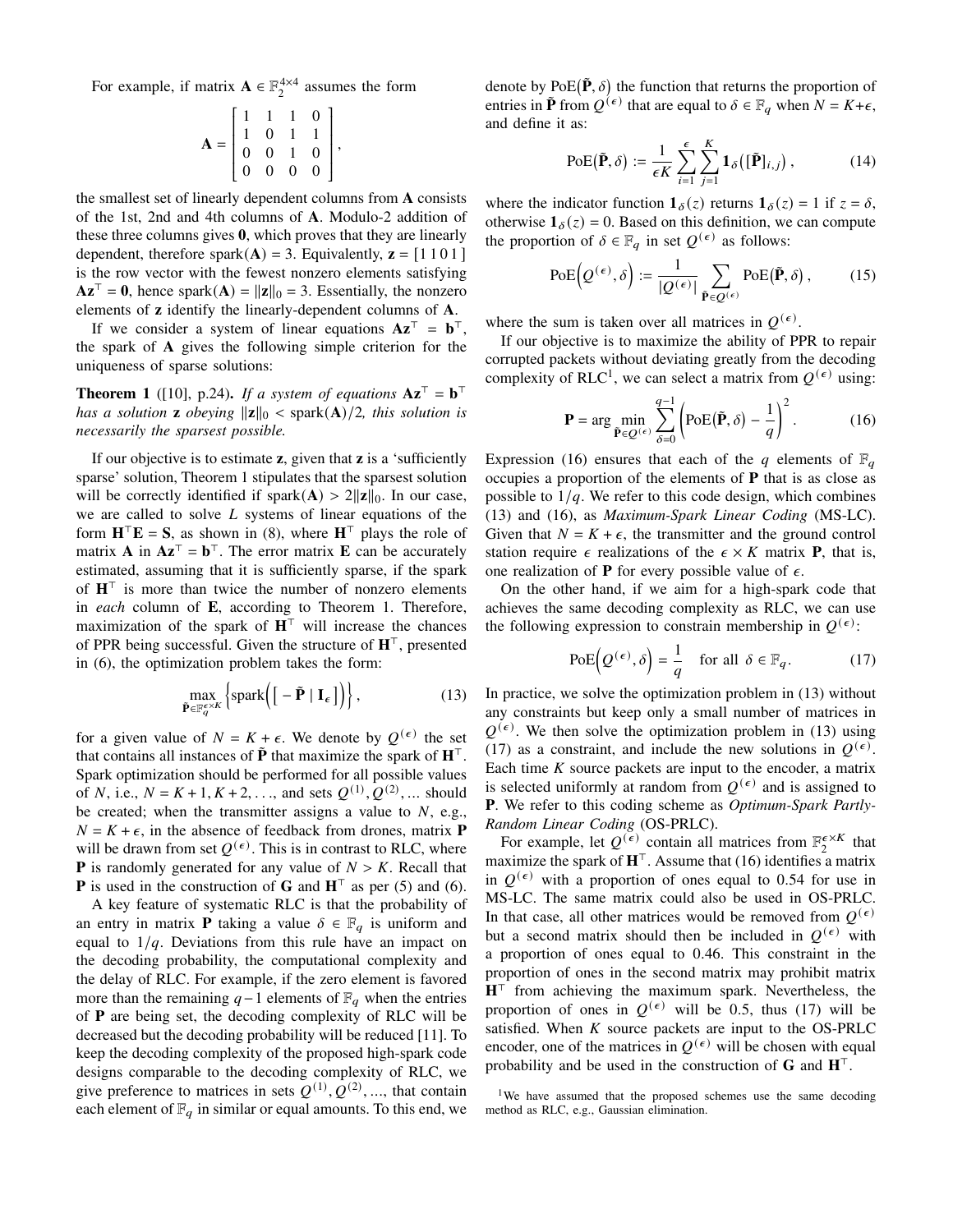The following section compares RLC with MS-LC and OS-PRLC in terms of their achievable decoding probability, that is, the probability that all of the source packets will be recovered when only correctly received packets are considered, and when syndrome decoding is employed to repair corrupted packets.

## V. RESULTS AND DISCUSSION

We focus on a simple system in which  $M = 2$  drones collect and transport packets to a ground control station. The channels between the transmitter and the two drones are assumed to be independent and statistically similar, i.e.,  $\varepsilon_1 = \varepsilon_2$ . The probability that the ground control station will obtain a packet in error is given by  $\varepsilon = \varepsilon_1 \varepsilon_2$ , which is the probability that both drones will receive the packet in error. In general, as the value of *M* increases, the value of  $\varepsilon = \prod_{m=1}^{M} \varepsilon_m$  reduces.

As in [5], we consider the encoding of  $K = 8$  source packets using systematic RLC over  $\mathbb{F}_2$ . The transmitter broadcasts the  $N$  generated packets to the two drones over packet erasure channels with  $\varepsilon_1 = \varepsilon_2 \in \{0.4, 0.6, 0.8\}$ . The ground control station decodes the delivered packets using either an RLC decoder or a PPR-assisted RLC decoder. In the latter case, PPR employs syndrome decoding (SD), which was discussed in Section III. As shown in Fig. 2, the performance gain of RLC with SD over RLC grows as the packet erasure probability increases. For example, when  $\varepsilon_1 = \varepsilon_2 = 0.8$  and  $N = 29$ , the ground control station will recover the source packets with probability 68%, if the RLC decoder discards corrupted packets. However, if SD is used to repair corrupted packets, the same decoding probability will be achieved for only  $N = 15$ packet transmissions. If the value of  $N$  is increased to 26, the decoding probability of RLC with SD will rise to 99.9%.

As explained in Section IV, matrix **P** in  $\mathbf{H}^{\top} = [-\mathbf{P} | \mathbf{I}_{N-K}]$ is randomly generated when PPR-assisted RLC is used, thus maximization of the spark of  $H^{\top}$  is not guaranteed and the potential of PPR is not fully exploited. MS-LC uses (13) and (16) to obtain deterministic designs of **P** that maximize the spark of  $H^{\top}$ , while trying to keep a balance between the number of zeros and the number of ones in **P**. The outcome of the search for maximum-spark realizations of  $\mathbf{H}^{\top}$ , when  $K = 8$ and  $N$  varies from 9 to 18, is summarized in Table I. For each value of N, the maximum-spark matrix  $\mathbf{H}^{\top}$  identified by the search process contains a submatrix **P** with a proportion of entries set to 1 that is as close to half as possible. Contrary to MS-LC, OS-PRLC uses (13) and (17) to identify not a single matrix  $H<sup>T</sup>$  but a set of matrices, for each value of N. This approach ensures that the two elements of  $\mathbb{F}_2$  appear with the same frequency, on average, in **P**. However, as is evident from Table I, not all of the matrices in each set always achieve the maximum spark. For example, when  $N \in \{9, 10, 11, 15, 18\}$ , the matrices in the sets used by OS-PRLC are all maximumspark matrices; for the remaining values of  $N$ , constraint (17) necessitates the inclusion of matrices in the sets that have spark lower than the maximum value.

The decoding probabilities of RLC and RLC with SD for  $\varepsilon_1 = \varepsilon_2 = 0.8$ , which have been plotted in Fig. 2, have also been included in Fig. 3 and are used as benchmarks for the



Fig. 2. Comparison between RLC and RLC with SD, in terms of the probability that the ground control station will recover  $K = 8$  source packets for an increasing number of transmitted packets  $N$ , when  $M = 2$  relay drones are used. The packet erasure probabilities take values from {0.4, 0.6, 0.8}.

TABLE I SPARK OF MATRIX  $\mathbf{H}^{\top} = [ -\mathbf{P} | I_{N-K} ]$  and proportion of ones in MATRIX **P** FOR  $q = 2$ ,  $K = 8$  AND  $N = 9, \ldots, 18$ .

| $\boldsymbol{N}$ | MS-LC      |                | <b>OS-PRLC</b> |               |
|------------------|------------|----------------|----------------|---------------|
|                  | Prop. of 1 | Spark          | Lowest spark   | Highest spark |
| 9                | 0.5        | 1              |                |               |
| 10               | 0.5        | $\overline{2}$ | 2              | 2             |
| 11               | 0.5        | $\overline{2}$ | $\overline{c}$ | 2             |
| 12               | 0.625      | 3              | $\overline{2}$ | 3             |
| 13               | 0.6        | 4              | 3              | 4             |
| 14               | 0.5417     | 4              | 3              | 4             |
| 15               | 0.5179     | 4              | 4              | 4             |
| 16               | 0.5781     | 5              | 4              | 5             |
| 17               | 0.5139     | 5              | 4              | 5             |
| 18               | 0.5        | 5              | 5              | 5             |

decoding probabilities of MS-LC and OS-PRLC. We observe that both MS-LC and OS-PRLC achieve marginally higher decoding probabilities than RLC, when PPR is not used. The random selection and combination of source packets in RLC does not exclude the possibility that a source packet is never selected in the encoding process. This event is translated into an all-zero column in **P** and has a negative impact on the decoding probability of RLC. For  $N > K+1$ , maximization of the spark of  $H<sup>T</sup>$  prevents the occurrence of all-zero columns<sup>2</sup> in **P** and provides a small advantage to MS-LC and OS-PRLC over RLC. The impact of spark optimization on the decoding probability can be better appreciated when PPR, in the form of SD, is activated. As illustrated in Fig. 3, the decoding probabilities of MS-LC and OS-PRLC increase more sharply than that of RLC, when all three schemes employ SD. MS-LC performs better than OS-PRLC because it prioritizes decoding

<sup>2</sup>The spark of  $\mathbf{H}^{\top}$  would be 1 if **P** had one or more all-zero columns.